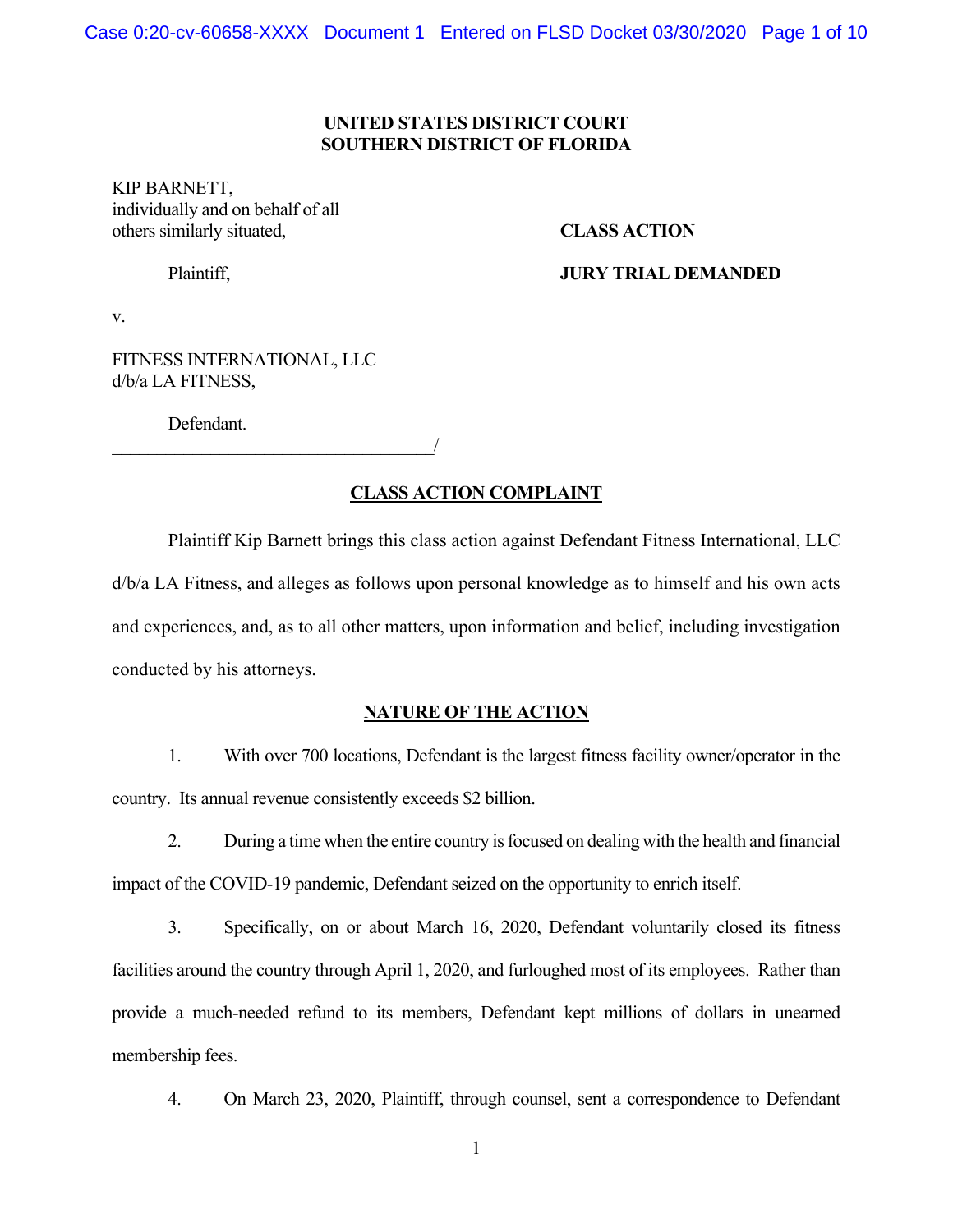demanding for Defendant to refund unearned membership fees to all members of Defendant's facilities.

5. On March 27, 2020, Defendant responded by stating that it was "reviewing" the issue. Then, at 1:28 a.m. on March 30, 2020, Defendant sent an email to all members purporting to offer extended memberships or a free three-month membership for a friend or family member as an apology for closing its facilities earlier in the month and not refunding its members.

6. The e-mail contains hyperlink to Defendant's website where members are supposed to select one of the two options. Defendant's website contains a "Limitation of Liability" clause in its Terms and Conditions, which absolves Defendant of liability for the unearned membership fees it is attempting to keep for this month.

7. As of the filing of this lawsuit, Defendant has yet to reimburse its members, including Plaintiff, the millions of dollars in unearned membership fees it collected this month.

8. Accordingly, Plaintiff has been left with no choice but to file this lawsuit to seek damages on behalf of himself and the Class Members, as defined below, and any other available legal or equitable remedies resulting from the unlawful actions of Defendant.

#### **JURISDICTION AND VENUE**

9. This Court has personal jurisdiction over Defendant because Defendant directs, markets, and provides its business activities throughout the State of Florida. Further, this Court has personal jurisdiction over Defendant because Defendant's tortious conduct against Plaintiff occurred in part within this District and, on information and belief, Defendant committed the same wrongful acts to other individuals within this judicial district, such that some of Defendant's acts have occurred within this district, subjecting Defendant to jurisdiction here.

10. The Court has diversity jurisdiction over this action pursuant to 28 U.S.C. § 1332(a)(1) because there is diversity of residence of the named parties. Additionally, this court has subject matter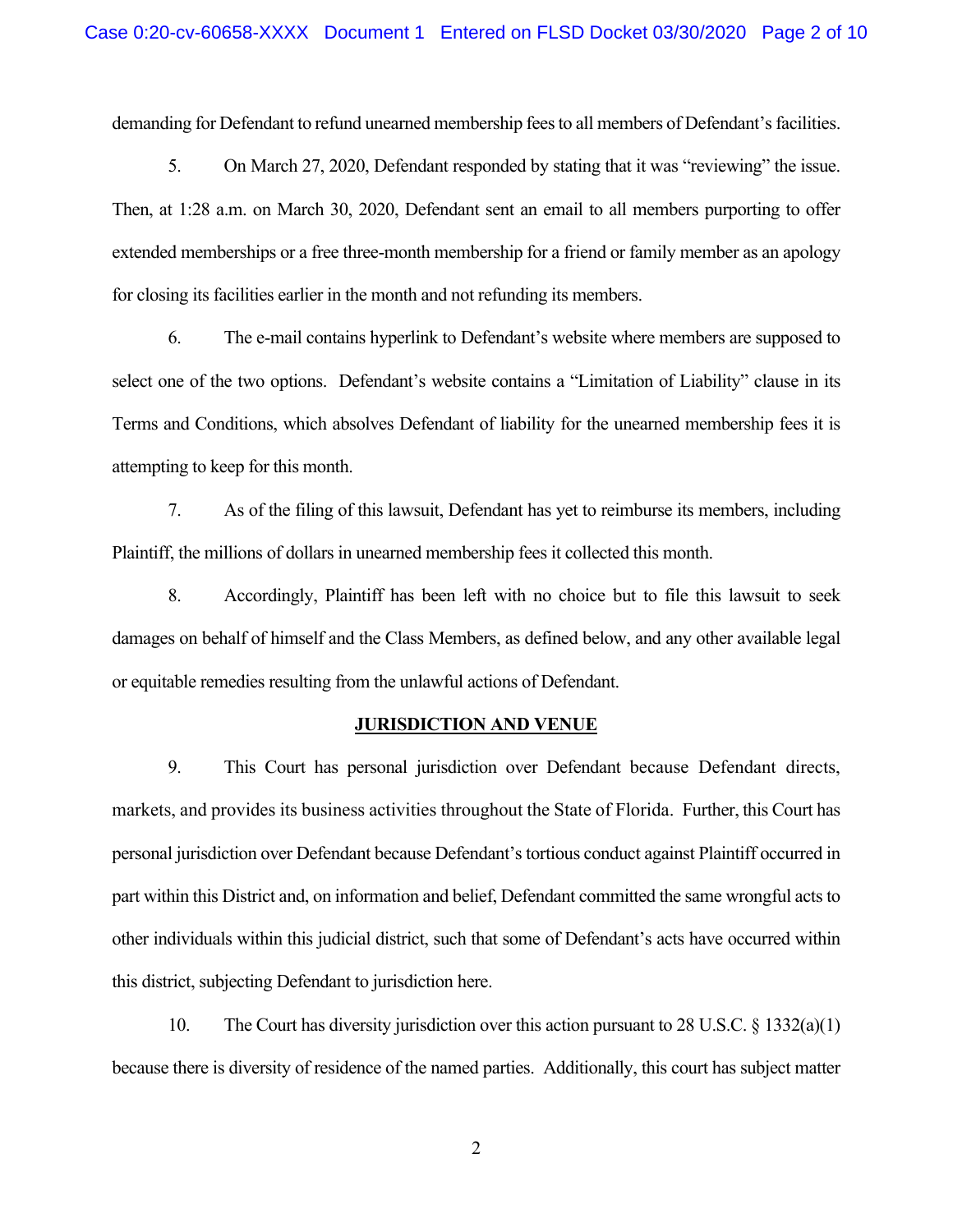jurisdiction under 28 U.S.C. § 1332(d)(2). Plaintiff seeks damages, which, when aggregated among a proposed class numbering in the millions, exceeds the \$5,000,000.00 threshold for federal court jurisdiction under the Class Action Fairness Act ("CAFA").

11. Venue is proper in this District pursuant to 28 U.S.C. §§ 1391(b) and (c) because Defendant is deemed to reside in any judicial district in which it is subject to personal jurisdiction, and because a substantial part of the events or omissions giving rise to the claim occurred in this District.

#### **PARTIES**

12. Plaintiff is a natural person who, at all times relevant to this action, was a citizen of and domiciled in Broward County, Florida.

13. Defendant is a California limited liability company whose principal office is located at 3161 Michelson Dr. Ste. 600, Irvine, CA 92612.

#### **FACTS**

14. Plaintiff has been a member of Defendant's fitness facilities for over 14 years and has a month-to-month membership agreement with Defendant.

15. Earlier this month, Plaintiff paid his membership fee of \$32.09 to Defendant for the month of March 2020.

16. On March 16, 2020, Defendant voluntarily closed its fitness facilities around the country, including the location where Plaintiff regularly exercises.

17. On or about March 20, 2020, Plaintiff received an e-mail from Defendant stating that Defendant had decided to voluntarily close its clubs through March 31, 2020.

18. However, rather than reimburse Plaintiff the unearned membership fee amount of \$15.52 for the remainder of the month, Defendant kept that amount and notified Plaintiff in the e-mail that all billing would be suspended, but not until April 1, 2020.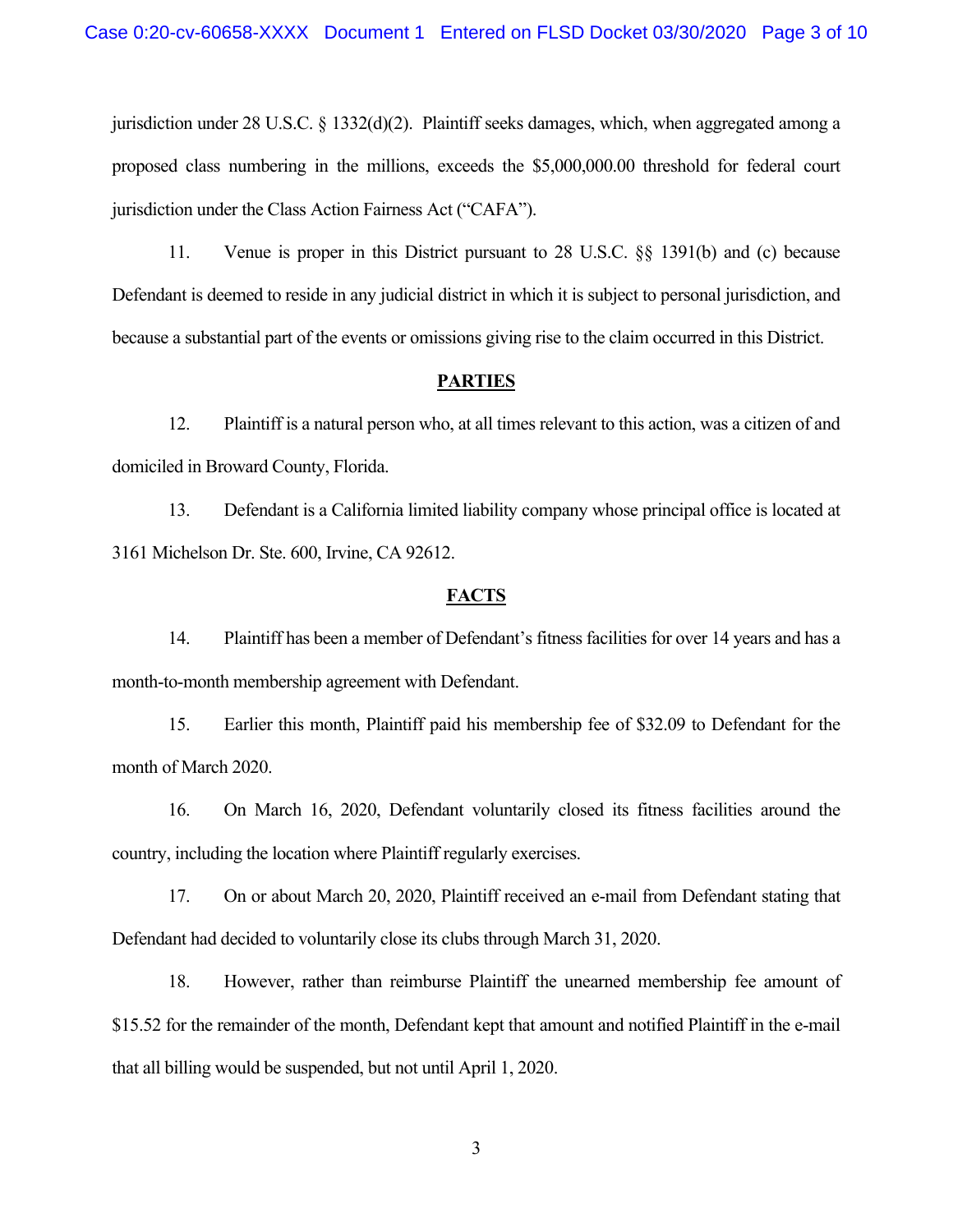19. On March 23, 2020, Plaintiff, through counsel, sent a correspondence to Defendant demanding "(1) that Fitness International refund to him prorated fees from the date of the voluntary closure through March 31, 2020; (2) that Fitness International reimburse all membership accounts prorated fees from the date of the voluntary closure through March 31, 2020; and (3) that Fitness International modify its policies and procedures so that members are not charged fees when Fitness International voluntarily closes its facilities."

20. On March 27, 2020, Defendant responded to Plaintiff's demand by e-mailing Plaintiff's counsel and stating that it was "reviewing" the issue.

21. Then, on March 30, 2020 at approximately 1:28 a.m., Defendant sent an e-mail to all members with a purported apology and offer to compensate members for the early closure of its clubs. The offer contained in the e-mail is as follows:

> OPTION 1: A free additional one-month extension to the end of your membership; or

> OPTION 2: A three-month membership (valued at over \$175) for you to give to a friend or family member, which will give them access to all of our clubs.

22. To redeem the offer, Plaintiff and other members are required to click on a hyperlink re-directing them to Defendant's website. That website contains terms and conditions, including a "Limitation of Liability" pursuant to which Defendant self-servingly absolves itself of all liability for any damages resulting from the interruption of its services. For example, the unearned membership fees at issue in this case.

23. Plaintiff did not click on the link and is not bound by Defendant's "Limitation of Liability" clause.

24. As of the filing of this Complaint, Plaintiff and the Class Members have not been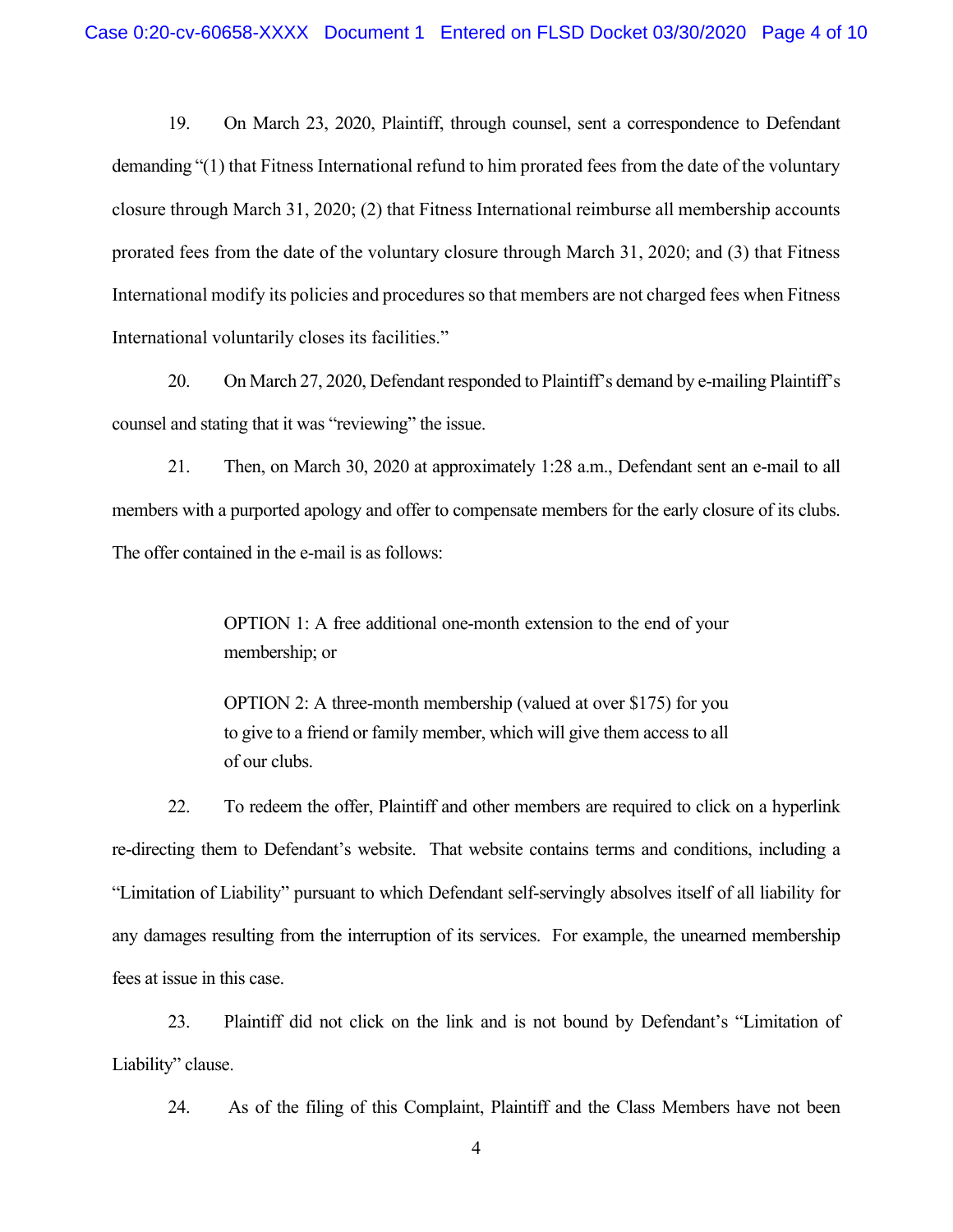reimbursed the unearned membership fees at issue.

25. Plaintiff and the Class Members have been harmed by Defendant in the amount of unearned membership fees totaling in the millions of the dollars for the time period of March 16, 2020 through March 31, 2020.

# **CLASS ALLEGATIONS**

#### **PROPOSED CLASS**

26. Plaintiff brings this case as a class action pursuant to Fed. R. Civ. P. 23, on behalf of herself and all others similarly situated.

27. Plaintiff brings this case on behalf of following Class:

# **All persons who paid to Defendant membership fees for the month of March 2020 and have not received reimbursement for the time period of March 16, 2020 through March 31, 2020 during which Defendant's facilities were closed.**

28. Defendant and its employees or agents are excluded from the Class.

29. Plaintiff does not know the exact number of members in the Class but believes the Class members number in the several thousands, if not more.

#### **NUMEROSITY**

30. Upon information and belief, Defendant has harmed thousands of consumers by keeping unearned membership fees for the month of March 2020. The members of the Class, therefore, are believed to be so numerous that joinder of all members is impracticable.

31. The exact number and identities of the Class members are unknown at this time and can be ascertained only through discovery. Identification of the Class members is a matter capable of ministerial determination from Defendant's records.

## **COMMON QUESTIONS OF LAW AND FACT**

32. There are numerous questions of law and fact common to the Class which predominate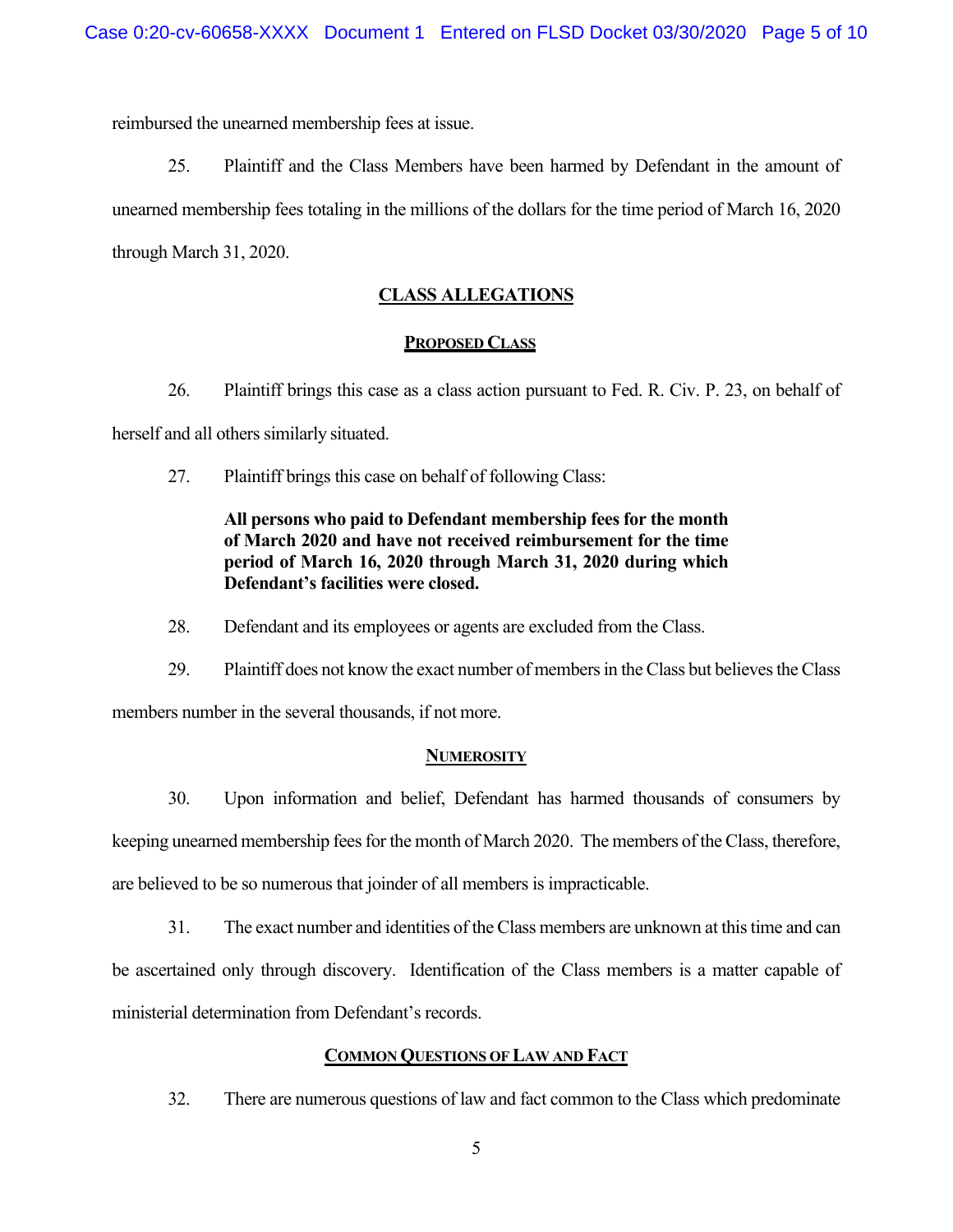over any questions affecting only individual members of the Class. Among the questions of law and fact common to the Class are: (1) whether Defendant unjustly enriched itself by failing to reimburse Plaintiff and the Class Members unearned membership fees; (2) whether Defendant negligently enriched itself by failing to reimburse Plaintiff and the Class Members unearned membership fees; (3) whether Plaintiff and the Class Members have suffered monetary damages; and (4) whether Plaintiff and the Class Members are entitled to injunctive relief.

33. The common questions in this case are capable of having common answers. If Plaintiff's claims are accurate, Plaintiff and the Class members will have identical claims capable of being efficiently adjudicated and administered in this case.

#### **TYPICALITY**

34. Plaintiff's claims are typical of the claims of the Class members, as they are all based on the same factual and legal theories.

#### **PROTECTING THE INTERESTS OF THE CLASS MEMBERS**

35. Plaintiff is a representative who will fully and adequately assert and protect the interests of the Class and has retained competent counsel. Accordingly, Plaintiff is an adequate representative and will fairly and adequately protect the interests of the Class.

#### **SUPERIORITY**

36. A class action is superior to all other available methods for the fair and efficient adjudication of this lawsuit, because individual litigation of the claims of all members of the Class is economically unfeasible and procedurally impracticable. While the aggregate damages sustained by the Class Members are in the millions of dollars, the individual damages incurred by each member of the Class resulting from Defendant's wrongful conduct are too small to warrant the expense of individual lawsuits. The likelihood of individual Class members prosecuting their own separate claims is remote,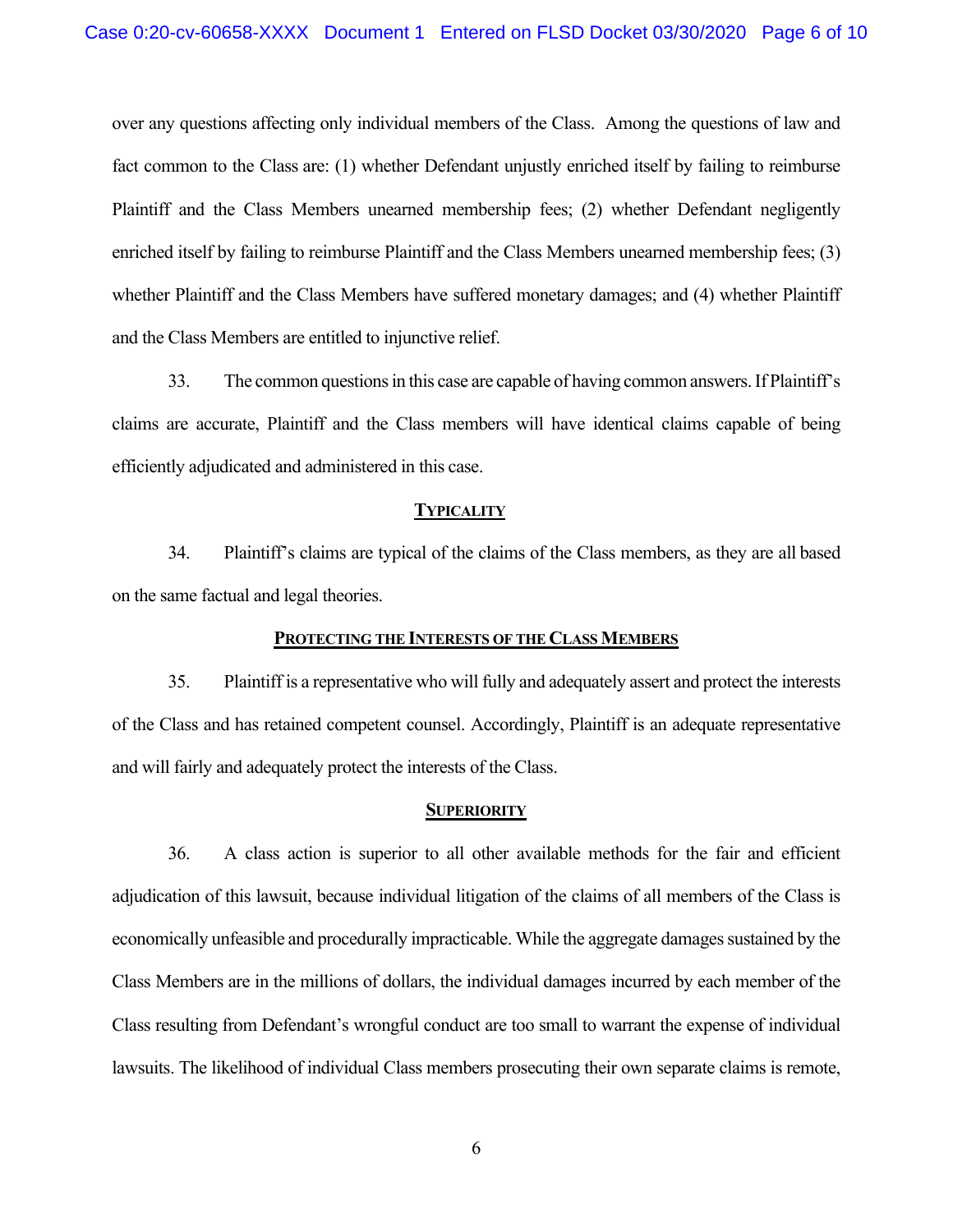and, even if every member of the Class could afford individual litigation, the court system would be unduly burdened by individual litigation of such cases.

37. The prosecution of separate actions by members of the Class would create a risk of establishing inconsistent rulings and/or incompatible standards of conduct for Defendant. For example, one court might enjoin Defendant from performing the challenged acts, whereas another may not. Additionally, individual actions may be dispositive of the interests of the Class, although certain class members are not parties to such actions.

#### **COUNT I UNJUST ENRICHMENT (On Behalf of Plaintiff and the Class)**

38. Plaintiff re-alleges and incorporates the foregoing allegations as if fully set forth herein.

39. Plaintiff and the Class Members conferred a benefit upon Defendant in the form of membership fees for the month of March 2020.

40. Defendant had knowledge of the benefits conferred upon it by Plaintiff and the Class Members.

41. Defendant voluntarily accepted and retained the benefits conferred upon it by Plaintiff and the Class Members, even after it voluntarily closed its facilities.

42. Under the circumstances, it would be inequitable for Defendant to retain the benefit conferred upon it by Plaintiff and the Class Members.

43. Defendant has been unjustly enriched and is required to refund Plaintiff and the Class Members the benefits they conferred upon Defendant.

44. Plaintiff and the Class Members demand the applicable relief set forth in the Prayer for Relief below.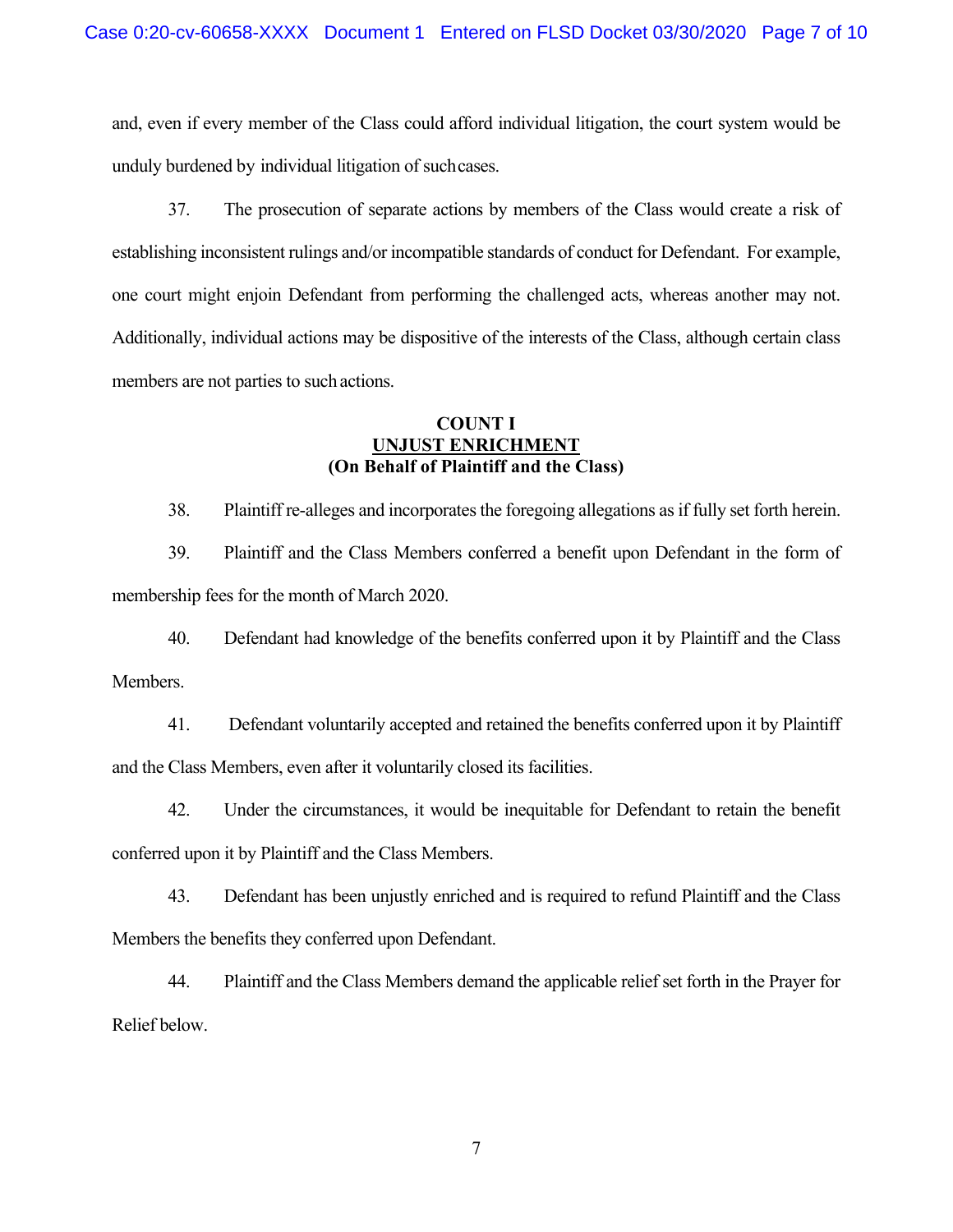## **COUNT II NEGLIGENCE (On Behalf of Plaintiff and the Class)**

45. Plaintiff incorporates and realleges by reference each and every allegation contained in paragraphs 1-37 as if fully set forth herein.

46. Defendant had a duty to Plaintiff and the Class Members to provide fitness facility services in exchange for the membership dues it collected from Plaintiff and the Class Members for the month of March 2020.

47. Defendant breached its duty to Plaintiff and the Class Members by failing to provide services from March 16, 2020 through March 31, 2020, and by failing to reimburse Plaintiff and the Class Members the membership fees that they paid.

48. Defendant knew or should have known that its wrongful acts would cause damage to Plaintiff and the Class Members.

49. Defendant's conduct has directly and proximately caused damages to Plaintiff and Class Members in the amount of unearned membership fees paid by Plaintiff and the Class Members.

50. Plaintiff and the Class Members demand the applicable relief set forth in the Prayer for Relief below.

#### **PRAYER FOR RELIEF**

**WHEREFORE**, Plaintiff Kip Barnett, on behalf of himself and the Class Members, prays for the following relief:

a. A declaration that this lawsuit may properly be maintained as a class action and certifying the Class claims herein;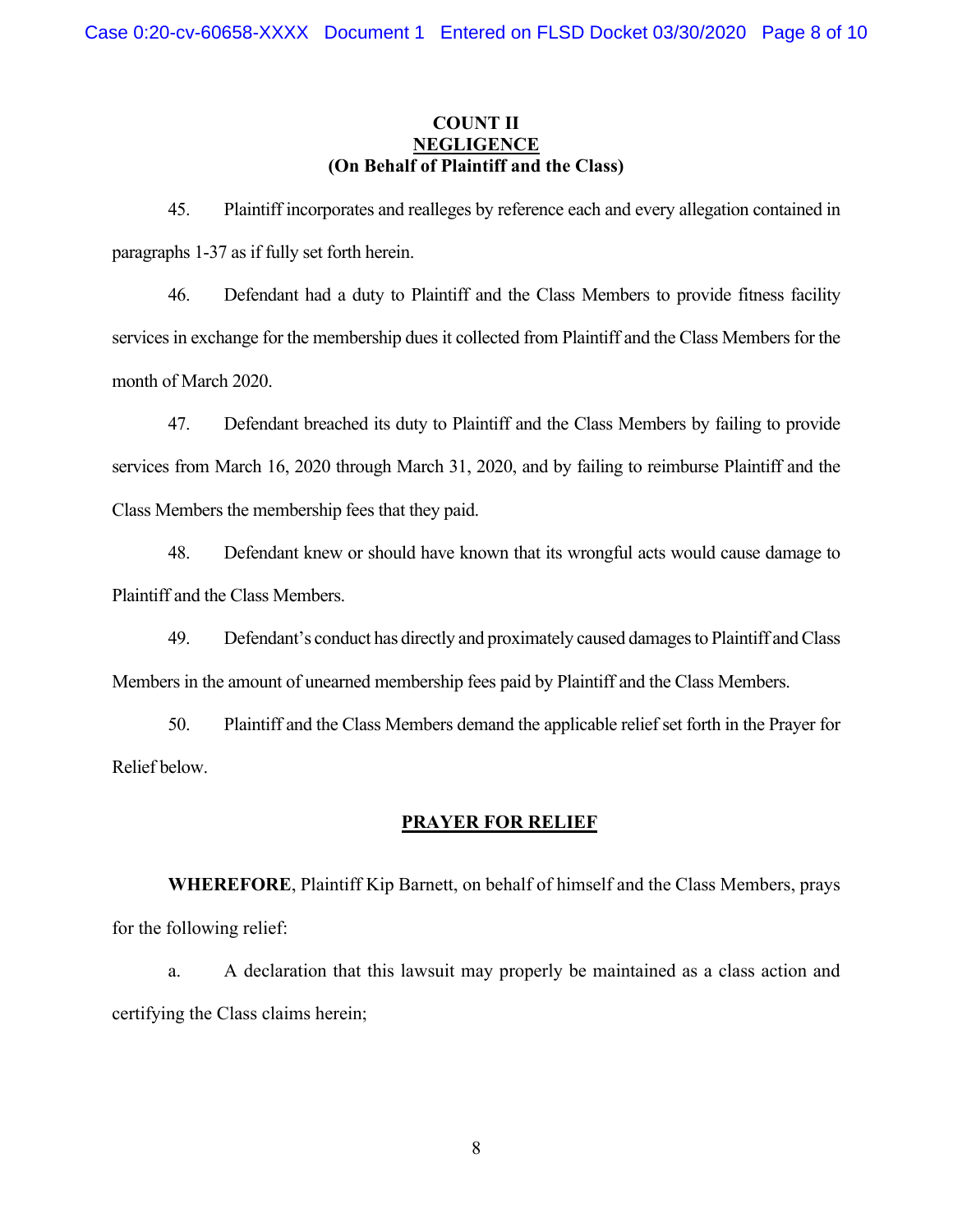b. Award Plaintiff and the Class Members actual damages, including the total amount of unearned membership fees collected by Defendant for the period of March 16, 2020 through March 31, 2020.

c. Award Plaintiff and the Class Members injunctive relief in the form of a guarantee by Defendant not to charge membership fees during periods when its facilities are closed, as well as adopting policies and procedures to ensure that members are reimbursed fees collected for any period during which Defendant's facilities are closed.

d. Award other declaratory and injunctive relief as permitted by law;

e. Award Plaintiff and the Class Members damages flowing from the requested injunction;

f. Appoint the undersigned as Class Counsel;

g. Appoint Plaintiff as Representatives of the Class;

h. Award reasonable attorneys' fees, filing fees, expert fees, and costs of suit to counsel based upon the benefit received by Plaintiff and the Class Members; and

i. Award Plaintiff and the Class Members any further relief that the Court deems just and proper.

#### **JURY DEMAND**

Plaintiff and the Class Members hereby demand a trial by jury.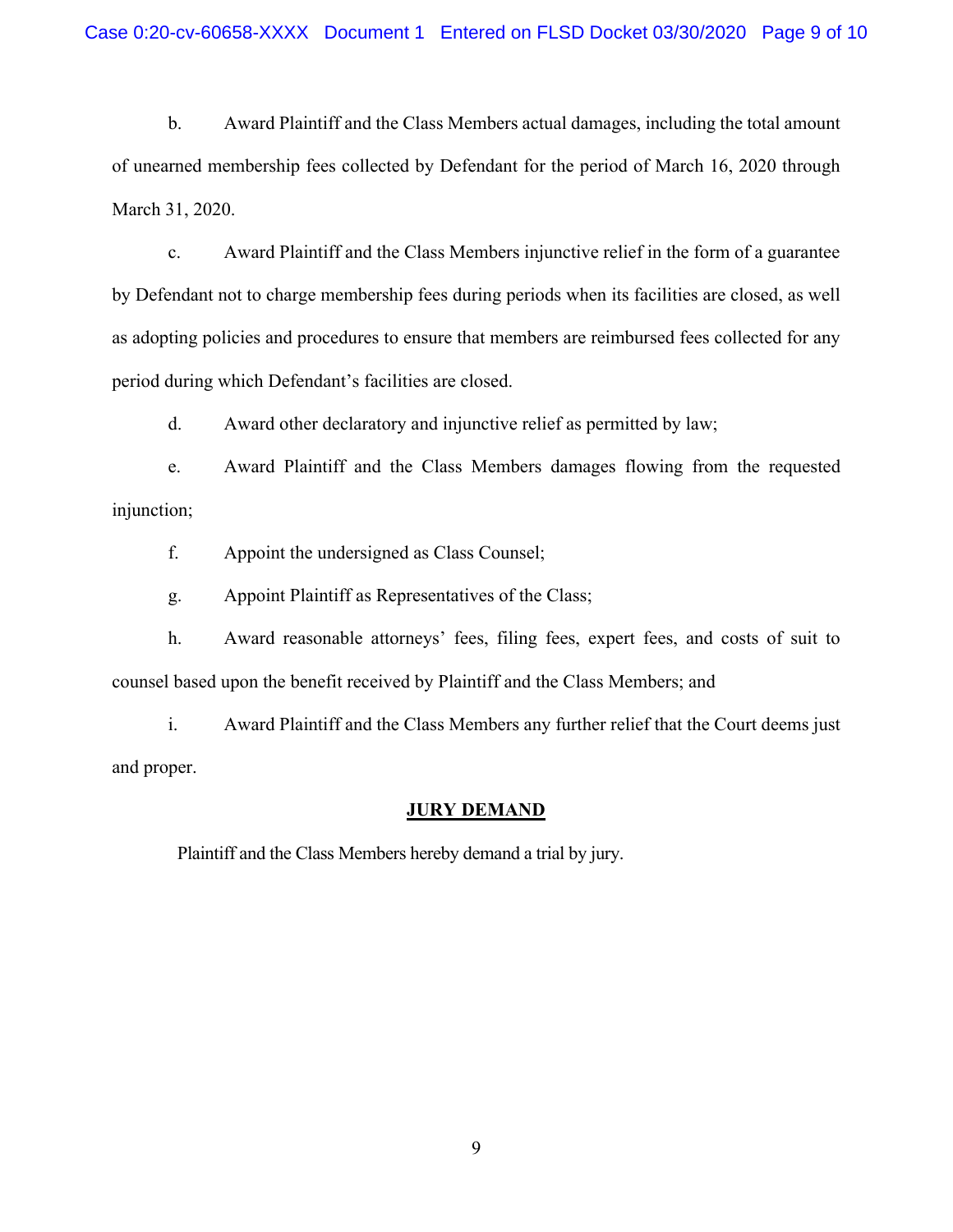Date: March 30, 2020

Respectfully submitted,

# **HIRALDO P.A.**

/s/ *Manuel S. Hiraldo* 

Manuel S. Hiraldo, Esq. Florida Bar No. 030380 401 E. Las Olas Boulevard Suite 1400 Ft. Lauderdale, Florida 33301 mhiraldo@hiraldolaw.com (t) 954.400.4713

# **THE LAW OFFICES OF JIBRAEL S. HINDI**

Florida Bar No. 118259 110 SE 6th Street Suite 1744 Ft. Lauderdale, Florida 33301 Email: jibrael@jibraellaw.com Telephone: 954-628-5793

*Counsel for Plaintiff and the Class*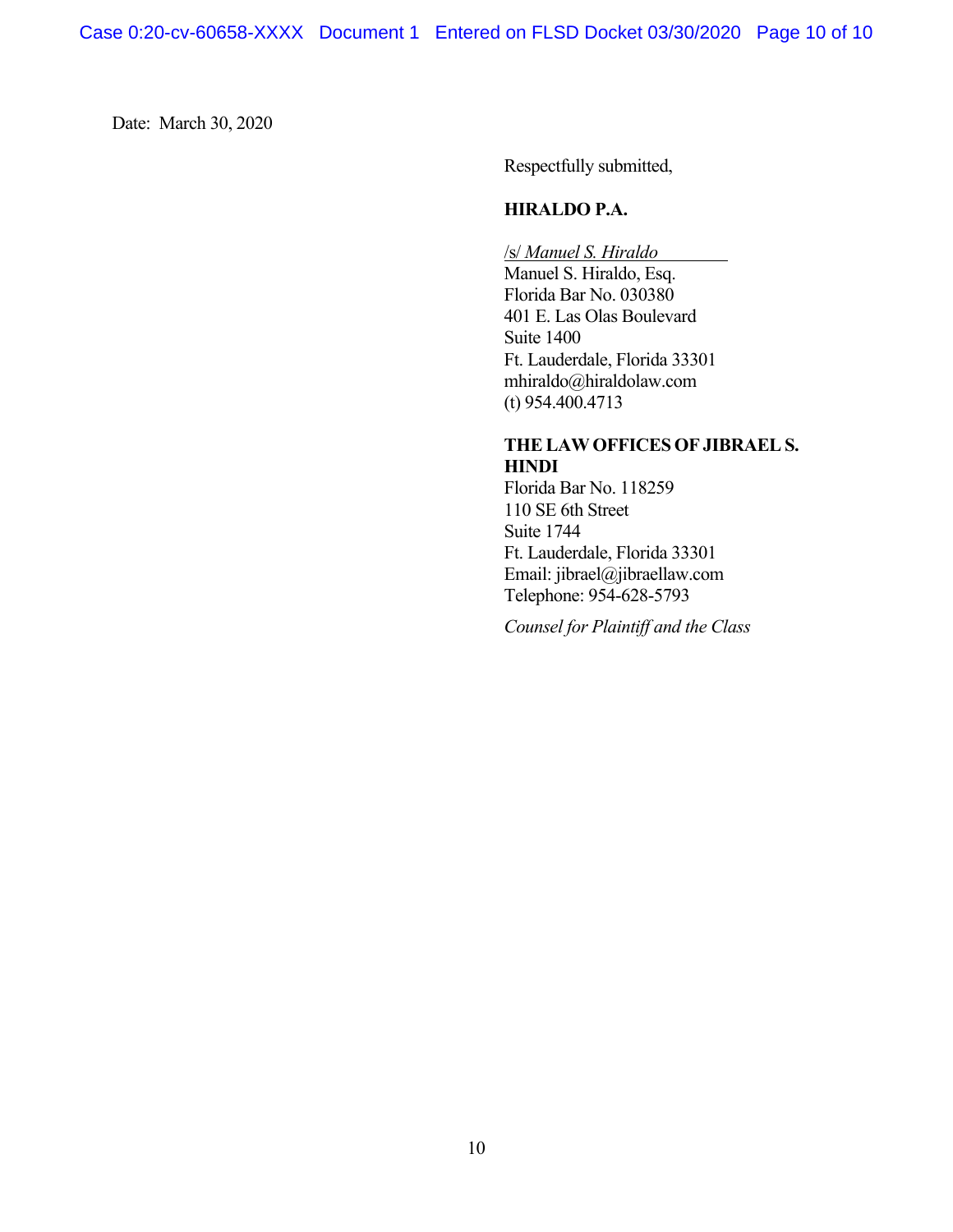#### IS 44 (Rev. **Case 9:20-cv60658-XXXX Document VIIL CENTERCSON FIFLISD Docket 03/30/2020 Page 1 of 2**

The JS 44 civil cover sheet and the information contained herein neither replace nor supplement the filing and service of pleadings or other papers as required by law, except as provided by local rules of court. This form,

# **I.** (a) **PLAINTIFFS** KIP BARNETT

# DEFENDANTS FITNESS INTERNATIONAL, LLC d/b/a LA FITNESS

| (b)                                                                                                                                                                                    | County of Residence of First Listed Plaintiff Broward                                             |                                                                                                                                                                                                                              | County of Residence of First Listed Defendant                                                                                                       |                                                            |                                                                                                                                                                      |                                                                                          |                                                          |  |
|----------------------------------------------------------------------------------------------------------------------------------------------------------------------------------------|---------------------------------------------------------------------------------------------------|------------------------------------------------------------------------------------------------------------------------------------------------------------------------------------------------------------------------------|-----------------------------------------------------------------------------------------------------------------------------------------------------|------------------------------------------------------------|----------------------------------------------------------------------------------------------------------------------------------------------------------------------|------------------------------------------------------------------------------------------|----------------------------------------------------------|--|
| (EXCEPT IN U.S. PLAINTIFF CASES)                                                                                                                                                       |                                                                                                   |                                                                                                                                                                                                                              | (IN U.S. PLAINTIFF CASES ONLY)<br>NOTE:<br>IN LAND CONDEMNATION CASES, USE THE LOCATION OF                                                          |                                                            |                                                                                                                                                                      |                                                                                          |                                                          |  |
|                                                                                                                                                                                        |                                                                                                   |                                                                                                                                                                                                                              |                                                                                                                                                     |                                                            | THE TRACT OF LAND INVOLVED.                                                                                                                                          |                                                                                          |                                                          |  |
| (c) Attorneys (Firm Name, Address, and Telephone Number)                                                                                                                               |                                                                                                   |                                                                                                                                                                                                                              | Attorneys (If Known)                                                                                                                                |                                                            |                                                                                                                                                                      |                                                                                          |                                                          |  |
| Hiraldo P.A., 401 E. Las Olas Blvd., Ste. 1400, Fort Lauderdale, FL<br>33301, 954-400-4713                                                                                             |                                                                                                   |                                                                                                                                                                                                                              |                                                                                                                                                     |                                                            |                                                                                                                                                                      |                                                                                          |                                                          |  |
| (d) Check County Where Action Arose: $\Box$ MIAMI-DADE $\Box$ MONROE Z BROWARD $\Box$ PALM BEACH $\Box$ MARTIN $\Box$ ST. LUCIE $\Box$ INDIAN RIVER $\Box$ OKEECHOBEE $\Box$ HIGHLANDS |                                                                                                   |                                                                                                                                                                                                                              |                                                                                                                                                     |                                                            |                                                                                                                                                                      |                                                                                          |                                                          |  |
| <b>II. BASIS OF JURISDICTION</b>                                                                                                                                                       |                                                                                                   | (Place an "X" in One Box Only)                                                                                                                                                                                               | <b>III. CITIZENSHIP OF PRINCIPAL PARTIES</b> (Place an "X" in One Box for Plaintiff)                                                                |                                                            |                                                                                                                                                                      |                                                                                          |                                                          |  |
|                                                                                                                                                                                        |                                                                                                   |                                                                                                                                                                                                                              | (For Diversity Cases Only)                                                                                                                          |                                                            |                                                                                                                                                                      | and One Box for Defendant)                                                               |                                                          |  |
| $\Box$ 1 U.S. Government<br>Plaintiff                                                                                                                                                  | $\Box$ <sup>3</sup><br>(U.S. Government Not a Party)                                              | Federal Question                                                                                                                                                                                                             | Citizen of This State                                                                                                                               | DEF<br><b>PTF</b><br>$\boldsymbol{\mathbb{Z}}$<br>$\Box$ 1 | Incorporated or Principal Place<br>of Business In This State                                                                                                         |                                                                                          | PTF<br>DEF<br>$\Box$ <sup>4</sup><br>$\Box$ 4            |  |
| $\Box$ 2 U.S. Government<br>Defendant                                                                                                                                                  | $\square$                                                                                         | Diversity<br>(Indicate Citizenship of Parties in Item III)                                                                                                                                                                   | Citizen of Another State                                                                                                                            | $\Box$ 2<br>$\Box$ 2                                       | Incorporated and Principal Place<br>of Business In Another State                                                                                                     |                                                                                          | $\sqrt{2}$ 5<br>$\Box$ 5                                 |  |
|                                                                                                                                                                                        |                                                                                                   |                                                                                                                                                                                                                              | Citizen or Subject of a<br>Foreign Country                                                                                                          | $\Box$ 3<br>$\Box$ 3                                       | Foreign Nation                                                                                                                                                       |                                                                                          | $\Box$ 6<br>$\Box$<br>6                                  |  |
| <b>IV. NATURE OF SUIT</b> (Place an "X" in One Box Only)                                                                                                                               |                                                                                                   |                                                                                                                                                                                                                              | Click here for: Nature of Suit Code Descriptions                                                                                                    |                                                            |                                                                                                                                                                      |                                                                                          |                                                          |  |
| <b>CONTRACT</b><br>$\Box$ 110 Insurance                                                                                                                                                | PERSONAL INJURY                                                                                   | <b>TORTS</b><br>PERSONAL INJURY                                                                                                                                                                                              | <b>FORFEITURE/PENALTY</b><br>□ 625 Drug Related Seizure                                                                                             |                                                            | <b>BANKRUPTCY</b><br>$\Box$ 422 Appeal 28 USC 158                                                                                                                    | 375 False Claims Act                                                                     | <b>OTHER STATUTES</b>                                    |  |
| $\Box$ 120 Marine<br>$\Box$ 130 Miller Act<br>$\Box$ 140 Negotiable Instrument                                                                                                         | $\Box$ 310 Airplane<br>$\Box$ 315 Airplane Product<br>Liability                                   | $\Box$ 365 Personal Injury -<br>Product Liability<br>367 Health Care/                                                                                                                                                        | of Property 21 USC 881<br>$\Box$ 690 Other                                                                                                          | 423 Withdrawal                                             | 28 USC 157                                                                                                                                                           | $\Box$ 376 Qui Tam (31 USC<br>3729(a)                                                    | 400 State Reapportionment                                |  |
| $\Box$ 150 Recovery of Overpayment<br>& Enforcement of Judgment<br>$\Box$ 151 Medicare Act                                                                                             | $\Box$ 320 Assault, Libel &<br>Slander<br>$\Box$ 330 Federal Employers'                           | Pharmaceutical<br>Personal Injury<br>Product Liability                                                                                                                                                                       |                                                                                                                                                     | $\Box$ 830 Patent                                          | □<br><b>PROPERTY RIGHTS</b><br>410 Antitrust<br>$\Box$ 820 Copyrights<br>□<br>430 Banks and Banking                                                                  |                                                                                          |                                                          |  |
| $\Box$ 152 Recovery of Defaulted<br><b>Student Loans</b>                                                                                                                               | Liability<br>$\Box$ 340 Marine                                                                    | $\Box$ 368 Asbestos Personal<br><b>Injury Product</b>                                                                                                                                                                        |                                                                                                                                                     | 840 Trademark                                              | 450 Commerce<br>$\Box$<br>$\overline{\Box}$ 835 Patent – Abbreviated<br>New Drug Application<br>$\Box$ 460 Deportation                                               |                                                                                          |                                                          |  |
| (Excl. Veterans)<br>$\Box$ 153 Recovery of Overpayment                                                                                                                                 | $\Box$ 345 Marine Product<br>Liability                                                            | Liability                                                                                                                                                                                                                    | <b>LABOR</b><br>PERSONAL PROPERTY □ 710 Fair Labor Standards                                                                                        | $\Box$ 861 HIA (1395ff)                                    | <b>SOCIAL SECURITY</b>                                                                                                                                               | $\Box$ 470 Racketeer Influenced and<br>Corrupt Organizations<br>480 Consumer Credit<br>□ |                                                          |  |
| of Veteran's Benefits<br>□ 160 Stockholders' Suits<br>■ 190 Other Contract                                                                                                             | $\Box$ 350 Motor Vehicle<br>$\Box$ 355 Motor Vehicle<br>Product Liability                         | $\Box$ 370 Other Fraud<br>371 Truth in Lending<br>380 Other Personal                                                                                                                                                         | Act<br>$\Box$ 720 Labor/Mgmt. Relations<br>$\Box$ 740 Railway Labor Act                                                                             |                                                            | 490 Cable/Sat TV<br>$\Box$ 862 Black Lung (923)<br>П<br>$\Box$ 863 DIWC/DIWW (405(g))<br>$\Box$ 850 Securities/Commodities/<br>$\Box$ 864 SSID Title XVI<br>Exchange |                                                                                          |                                                          |  |
| 195 Contract Product Liability<br>$\Box$ 196 Franchise                                                                                                                                 | $\Box$ 360 Other Personal<br>Injury<br>$\Box$ 362 Personal Injury -                               | Property Damage<br>385 Property Damage<br>Product Liability                                                                                                                                                                  | $\Box$ 751 Family and Medical<br>Leave Act<br>$\Box$ 790 Other Labor Litigation                                                                     | $\Box$ 865 RSI (405(g))                                    |                                                                                                                                                                      | □<br>891 Agricultural Acts<br>П                                                          | 890 Other Statutory Actions<br>893 Environmental Matters |  |
|                                                                                                                                                                                        | Med. Malpractice                                                                                  |                                                                                                                                                                                                                              | $\Box$ 791 Empl. Ret. Inc.                                                                                                                          |                                                            |                                                                                                                                                                      | П                                                                                        | 895 Freedom of Information                               |  |
| <b>REAL PROPERTY</b><br>$\Box$ 210 Land Condemnation<br>$\Box$ 220 Foreclosure                                                                                                         | <b>CIVIL RIGHTS</b><br>$\Box$ 440 Other Civil Rights<br>$\Box$ 441 Voting                         | <b>PRISONER PETITIONS</b><br><b>Habeas Corpus:</b><br>$\Box$ 463 Alien Detainee                                                                                                                                              | Security Act                                                                                                                                        |                                                            | <b>FEDERAL TAX SUITS</b><br>□ 870 Taxes (U.S. Plaintiff<br>or Defendant)                                                                                             | Act<br>$\Box$ 896 Arbitration                                                            | $\Box$ 899 Administrative Procedure                      |  |
| $\Box$ 230 Rent Lease & Ejectment                                                                                                                                                      | □ 442 Employment                                                                                  | 510 Motions to Vacate<br>Sentence                                                                                                                                                                                            |                                                                                                                                                     |                                                            | $\Box_{\text{USC}}^{871}$ IRS—Third Party 26                                                                                                                         |                                                                                          | Act/Review or Appeal of                                  |  |
| $\Box$ 240 Torts to Land                                                                                                                                                               | 443 Housing/<br>Accommodations                                                                    | Other:                                                                                                                                                                                                                       |                                                                                                                                                     |                                                            |                                                                                                                                                                      | Agency Decision                                                                          | 950 Constitutionality of State                           |  |
| $\Box$ 245 Tort Product Liability<br>$\Box$ 290 All Other Real Property                                                                                                                | $\Box$ 445 Amer. w/Disabilities -<br>Employment                                                   | $\Box$ 530 General<br>$\Box$ 535 Death Penalty                                                                                                                                                                               | <b>IMMIGRATION</b><br>462 Naturalization Application                                                                                                |                                                            |                                                                                                                                                                      | <b>Statutes</b>                                                                          |                                                          |  |
|                                                                                                                                                                                        | Other<br>$\Box$ 448 Education                                                                     | $\Box$ 446 Amer. w/Disabilities - $\Box$ 540 Mandamus & Other $\Box$ 465 Other Immigration<br>$\Box$ 550 Civil Rights<br>$\Box$ 555 Prison Condition<br>560 Civil Detainee -<br>Conditions of<br>$\mathsf{L}$<br>Confinement | <b>Actions</b>                                                                                                                                      |                                                            |                                                                                                                                                                      |                                                                                          |                                                          |  |
| V. ORIGIN<br>$\sqrt{1}$ 1 Original<br>2 Removed<br>from State<br>Proceeding<br>Court                                                                                                   | (Place an "X" in One Box Only)<br>$\Box$ 3 Re-filed $\Box$<br>$\overline{4}$<br>(See VI<br>below) | Reinstated $\Box$ 5<br>$\alpha$ r<br>(specify)<br>Reopened                                                                                                                                                                   | ப<br>6 Multidistrict<br>Transferred from<br>another district<br>Litigation<br>Transfer                                                              | П″<br>Appeal to                                            | District Judge<br>from Magistrate<br>Judgment                                                                                                                        | Multidistrict $\Box$ 9<br>Litigation<br>$-$ Direct<br>File                               | Remanded from<br>Appellate Court                         |  |
| VI. RELATED/<br><b>RE-FILED CASE(S)</b>                                                                                                                                                | (See instructions): a) Re-filed Case<br>JUDGE:                                                    |                                                                                                                                                                                                                              | $TPS$ $\triangle$ NO<br>b) Related Cases                                                                                                            |                                                            | $TYES \nightharpoonup NO$<br><b>DOCKET NUMBER:</b>                                                                                                                   |                                                                                          |                                                          |  |
|                                                                                                                                                                                        |                                                                                                   |                                                                                                                                                                                                                              | Cite the U.S. Civil Statute under which you are filing and Write a Brief Statement of Cause (Do not cite jurisdictional statutes unless diversity): |                                                            |                                                                                                                                                                      |                                                                                          |                                                          |  |
| <b>VII. CAUSE OF ACTION</b>                                                                                                                                                            | Unjust enrichment and Negligence<br>LENGTH OF TRIAL via 5                                         |                                                                                                                                                                                                                              | days estimated (for both sides to try entire case)                                                                                                  |                                                            |                                                                                                                                                                      |                                                                                          |                                                          |  |
| VIII. REQUESTED IN<br><b>COMPLAINT:</b>                                                                                                                                                | UNDER F.R.C.P. 23                                                                                 | CHECK IF THIS IS A CLASS ACTION                                                                                                                                                                                              | <b>DEMAND \$</b>                                                                                                                                    |                                                            | CHECK YES only if demanded in complaint:                                                                                                                             |                                                                                          |                                                          |  |
|                                                                                                                                                                                        |                                                                                                   |                                                                                                                                                                                                                              |                                                                                                                                                     |                                                            | <b>JURY DEMAND:</b>                                                                                                                                                  | $\sqrt{ }$ Yes                                                                           | $\square$ No                                             |  |
| ABOVE INFORMATION IS TRUE & CORRECT TO THE BEST OF MY KNOWLEDGE<br>DATE<br>March 30, 2020                                                                                              |                                                                                                   |                                                                                                                                                                                                                              | SIGNATURE OF ATTORNEY OF RECORD<br>Manuel S. Hiraldo                                                                                                |                                                            |                                                                                                                                                                      |                                                                                          |                                                          |  |
| FOR OFFICE USE ONLY<br>RECEIPT#                                                                                                                                                        | <b>IFP</b><br><b>AMOUNT</b>                                                                       | <b>JUDGE</b>                                                                                                                                                                                                                 |                                                                                                                                                     | <b>MAG JUDGE</b>                                           |                                                                                                                                                                      |                                                                                          |                                                          |  |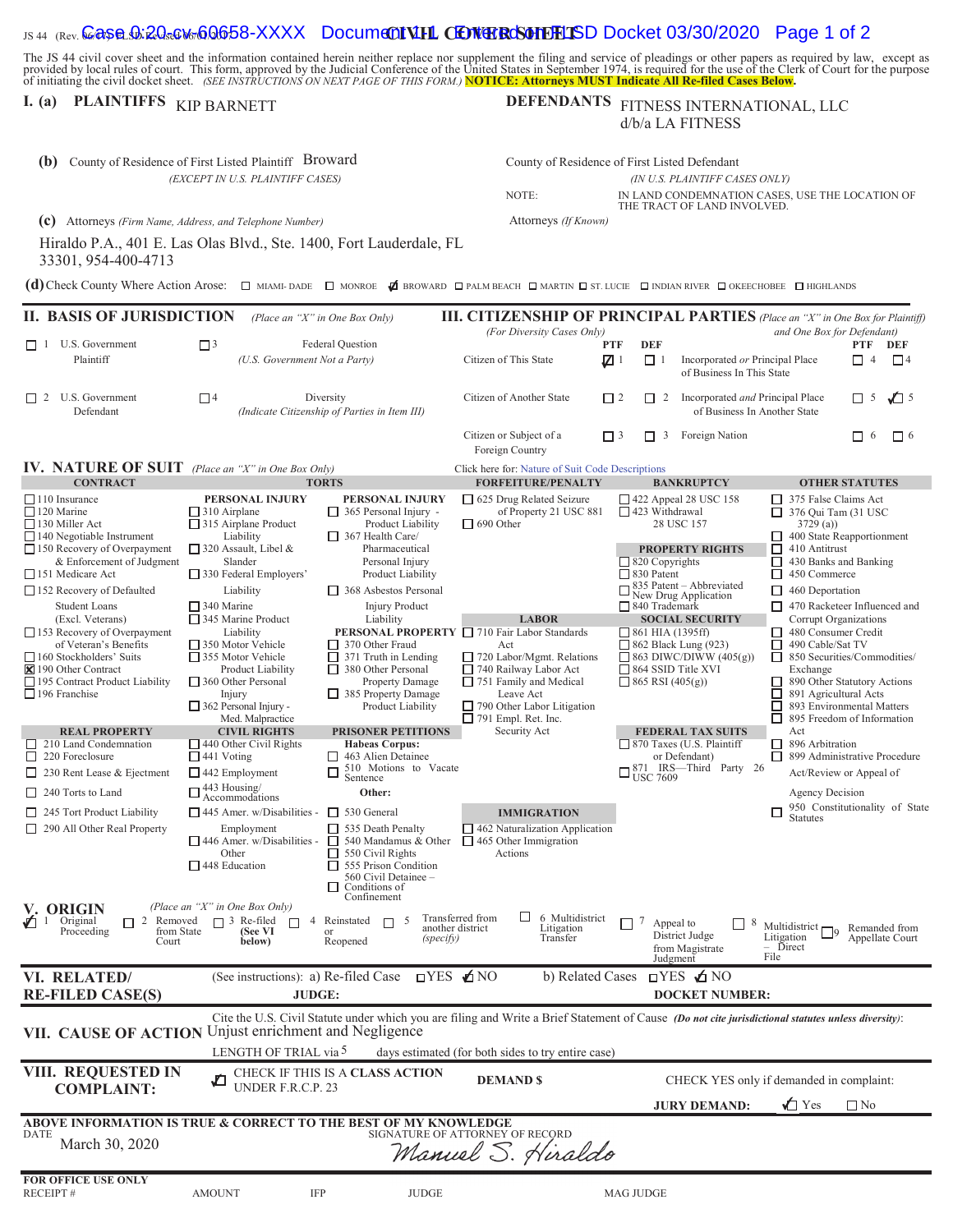JS 44 (Rev. 06/17) FLSD Revised 06/01/2017

#### **INSTRUCTIONS FOR ATTORNEYS COMPLETING CIVIL COVER SHEET FORM JS 44**

#### Authority For Civil Cover Sheet

The JS 44 civil cover sheet and the information contained herein neither replaces nor supplements the filings and service of pleading or other papers as required by law, except as provided by local rules of court. This form, approved by the Judicial Conference of the United States in September 1974, is required for the use of the Clerk of Court for the purpose of initiating the civil docket sheet. Consequently, a civil cover sheet is submitted to the Clerk of Court for each civil complaint filed. The attorney filing a case should complete the form as follows:

**I.** (a) **Plaintiffs-Defendants.** Enter names (last, first, middle initial) of plaintiff and defendant. If the plaintiff or defendant is a government agency, use only the full name or standard abbreviations. If the plaintiff or defendant is an official within a government agency, identify first the agency and then the official, giving both name and title.

(b) County of Residence. For each civil case filed, except U.S. plaintiff cases, enter the name of the county where the first listed plaintiff resides at the time of filing. In U.S. plaintiff cases, enter the name of the county in which the first listed defendant resides at the time of filing. (NOTE: In land condemnation cases, the county of residence of the "defendant" is the location of the tract of land involved.)

(c) Attorneys. Enter the firm name, address, telephone number, and attorney of record. If there are several attorneys, list them on an attachment, noting in this section "(see attachment)".

**II. Jurisdiction**. The basis of jurisdiction is set forth under Rule 8(a), F.R.C.P., which requires that jurisdictions be shown in pleadings. Place an "X" in one of the boxes. If there is more than one basis of jurisdiction, precedence is given in the order shown below.

United States plaintiff. (1) Jurisdiction based on 28 U.S.C. 1345 and 1348. Suits by agencies and officers of the United States are included here.

United States defendant. (2) When the plaintiff is suing the United States, its officers or agencies, place an "X" in this box.

Federal question. (3) This refers to suits under 28 U.S.C. 1331, where jurisdiction arises under the Constitution of the United States, an amendment to the Constitution, an act of Congress or a treaty of the United States. In cases where the U.S. is a party, the U.S. plaintiff or defendant code takes precedence, and box 1 or 2 should be marked. Diversity of citizenship. (4) This refers to suits under 28 U.S.C. 1332, where parties are citizens of different states. When Box 4 is checked, the citizenship of the different parties must be checked. (See Section III below; federal question actions take precedence over diversity cases.)

**III. Residence (citizenship) of Principal Parties.** This section of the JS 44 is to be completed if diversity of citizenship was indicated above. Mark this section for each principal party.

**IV. Nature of Suit**. Nature of Suit. Place an "X" in the appropriate box. If there are multiple nature of suit codes associated with the case, pick the nature of suit code that is most applicable. Click here for: Nature of Suit Code Descriptions.

**V. Origin**. Place an "X" in one of the seven boxes.

Original Proceedings. (1) Cases which originate in the United States district courts.

Removed from State Court. (2) Proceedings initiated in state courts may be removed to the district courts under Title 28 U.S.C., Section 1441. When the petition for removal is granted, check this box.

Refiled (3) Attach copy of Order for Dismissal of Previous case. Also complete VI.

Reinstated or Reopened. (4) Check this box for cases reinstated or reopened in the district court. Use the reopening date as the filing date.

Transferred from Another District. (5) For cases transferred under Title 28 U.S.C. Section 1404(a). Do not use this for within district transfers or multidistrict litigation transfers.

Multidistrict Litigation. (6) Check this box when a multidistrict case is transferred into the district under authority of Title 28 U.S.C. Section 1407. When this box is checked, do not check (5) above.

Appeal to District Judge from Magistrate Judgment. (7) Check this box for an appeal from a magistrate judge's decision.

Remanded from Appellate Court. (8) Check this box if remanded from Appellate Court.

**VI. Related/Refiled Cases**. This section of the JS 44 is used to reference related pending cases or re-filed cases. Insert the docket numbers and the corresponding judges name for such cases.

**VII. Cause of Action**. Report the civil statute directly related to the cause of action and give a brief description of the cause. **Do not cite jurisdictional statutes unless diversity**. Example: U.S. Civil Statute: 47 USC 553 Brief Description: Unauthorized reception of cable service

**VIII. Requested in Complaint**. Class Action. Place an "X" in this box if you are filing a class action under Rule 23, F.R.Cv.P.

Demand. In this space enter the dollar amount (in thousands of dollars) being demanded or indicate other demand such as a preliminary injunction.

Jury Demand. Check the appropriate box to indicate whether or not a jury is being demanded.

**Date and Attorney Signature**. Date and sign the civil cover sheet.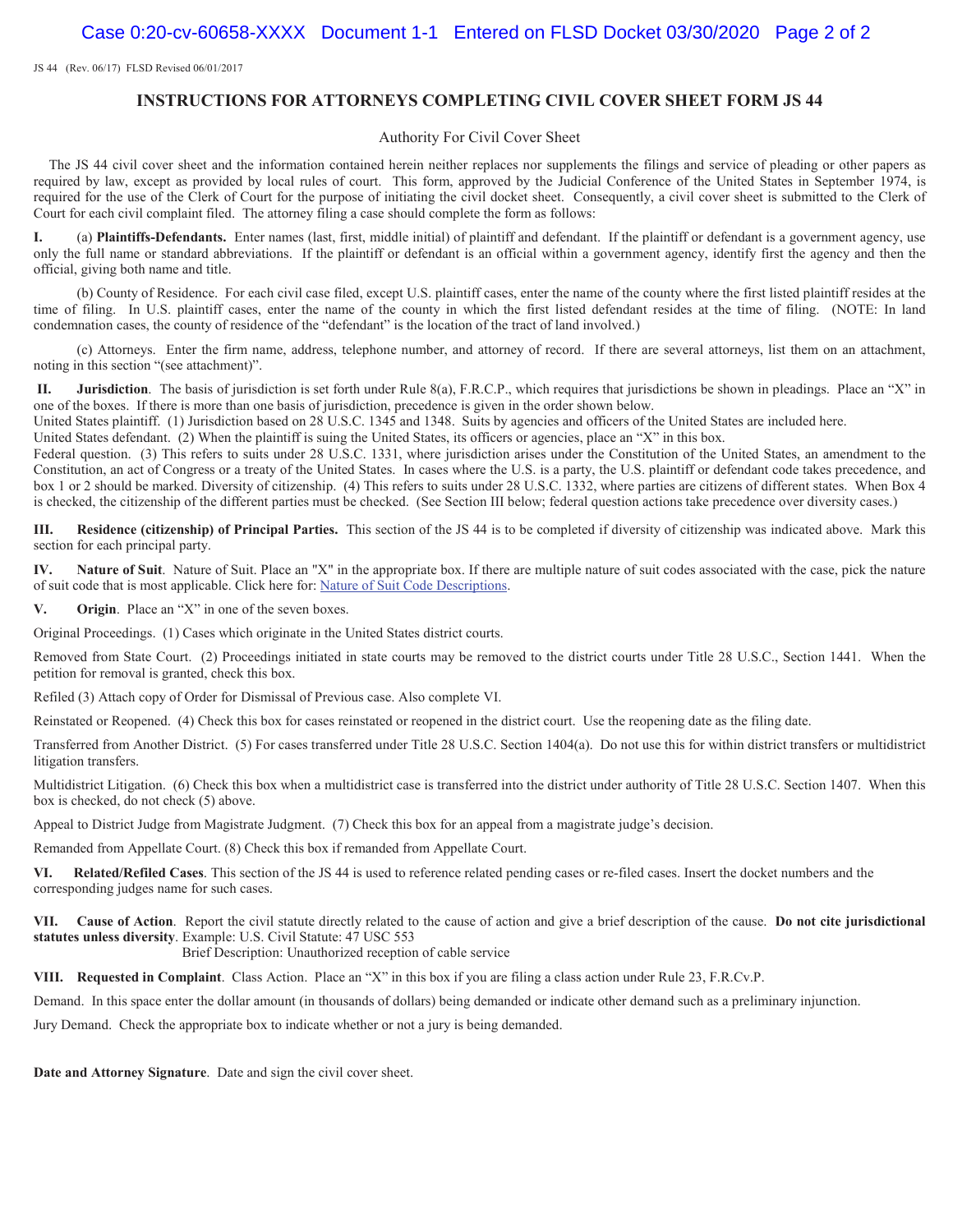Case 0:20-cv-60658-XXXX Document 1-2 Entered on FLSD Docket 03/30/2020 Page 1 of 2

AO 440 (Rev. 06/12) Summons in a Civil Action

# UNITED STATES DISTRICT COURT

for the

Southern District of Florida

) ) ) ) ) ) ) ) ) ) ) )

| KIP BARNETT,<br>individually and on behalf of all<br>others similarly situated, |  |
|---------------------------------------------------------------------------------|--|
| <i>Plaintiff(s)</i>                                                             |  |
| V.                                                                              |  |
| FITNESS INTERNATIONAL. LLC<br>d/b/a LA FITNESS,                                 |  |

Civil Action No.

*Defendant(s)*

#### **SUMMONS IN A CIVIL ACTION**

To: *(Defendant's name and address)* Fitness International, LLC d/b/a LA Fitness

Registered Agent: CT CORPORATION SYSTEM 1200 SOUTH PINE ISLAND ROAD PLANTATION, FL 33324

A lawsuit has been filed against you.

Within 21 days after service of this summons on you (not counting the day you received it) — or 60 days if you are the United States or a United States agency, or an officer or employee of the United States described in Fed. R. Civ. P. 12 (a)(2) or (3) — you must serve on the plaintiff an answer to the attached complaint or a motion under Rule 12 of the Federal Rules of Civil Procedure. The answer or motion must be served on the plaintiff or plaintiff's attorney, whose name and address are: Manuel S. Hiraldo, Esq.

Florida Bar No. 030380 401 E. Las Olas Boulevard, Suite 1400 Ft. Lauderdale, Florida 33301 mhiraldo@hiraldolaw.com 954-400-4713

If you fail to respond, judgment by default will be entered against you for the relief demanded in the complaint. You also must file your answer or motion with the court.

*CLERK OF COURT*

Date:

*Signature of Clerk or Deputy Clerk*